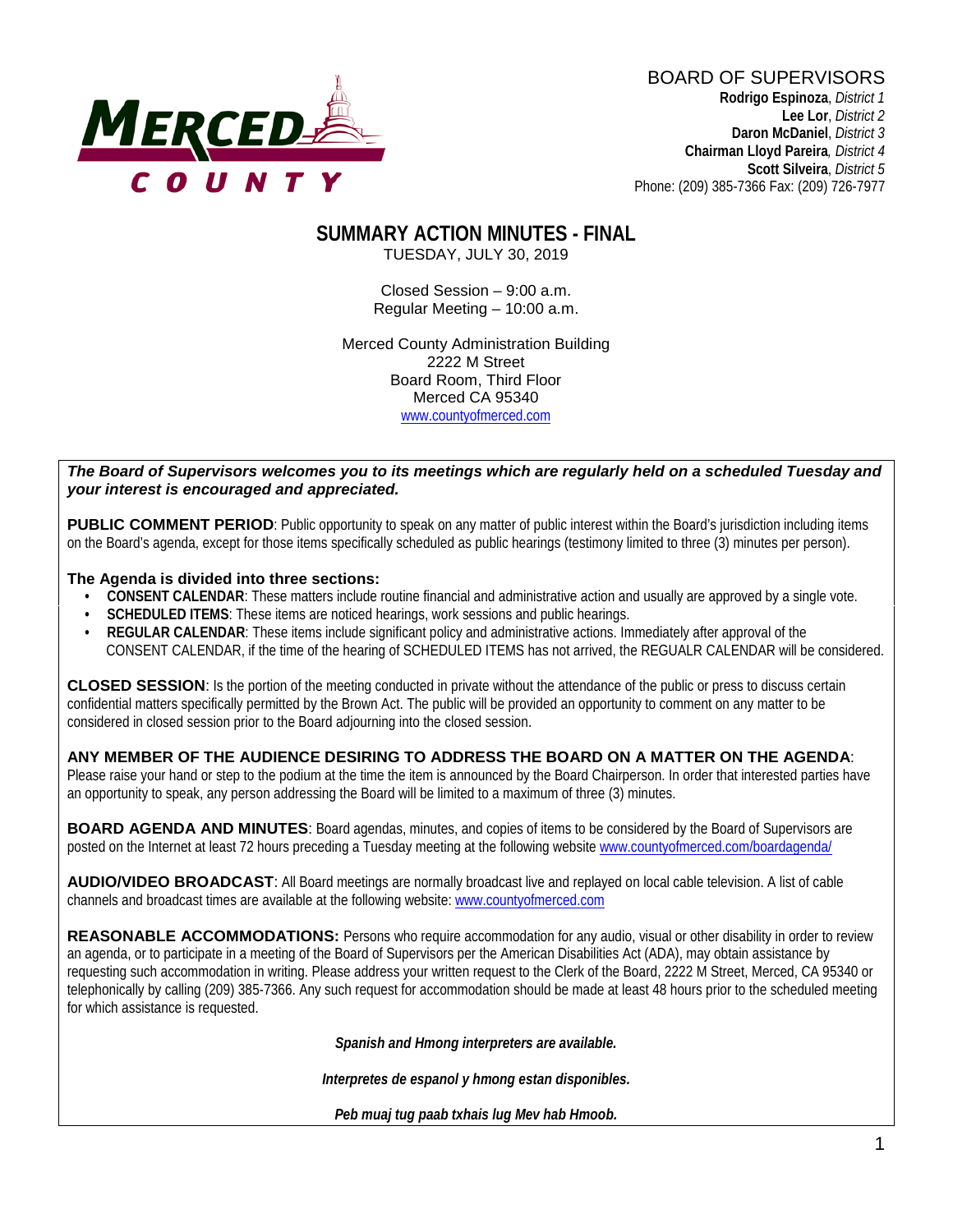#### SCHEDULED ITEMS

#### **9:00 A. M. THE PUBLIC IS INVITED TO SPEAK ON ANY ITEM ON THE AGENDA-TESTIMONY IS LIMITED TO THREE MINUTES PER PERSON**

#### **CLOSED SESSION:**

It is the intention of the Board to meet in Closed Session pursuant to Government Code Section 54957.6 concerning a Conference with County of Merced Staff Negotiators concerning negotiations with: American Federation of State, County and Municipal Employees (AFSCME), Units 4, 5, 6 and 8; Merced County Law Enforcement Sergeants, Unit 30; Merced County Deputy Sheriff Association (DSA), Unit 10; and Merced County Public Safety Services Unit (MCPSSU), Unit 14. Agency Negotiator: Marci Barrera.

#### **CLOSED SESSION - CONFERENCE WITH LEGAL COUNSEL - EXISTING LITIGATION:**

It is the intention of the Board to meet in Closed Session concerning Existing Litigation pursuant to Government Code Section 54956.9(d)(1): 1. Garcia v. County of Merced, et al., Merced Superior Court Case No. 17CV-02567.

#### **CLOSED SESSION - CONFERENCE WITH LEGAL COUNSEL - INITIATION OF LITIGATION:**

It is the intention of the Board to meet in Closed Session concerning Initiation of Litigation pursuant to Government Code Section 54956.9(d)(4): One case.

#### **CLOSED SESSION - CONFERENCE WITH REAL PROPERTY NEGOTIATOR:**

It is the intention of the Board to meet in Closed Session concerning a Conference with Real Property Negotiator(s) Mark Hendrickson, Director-Community and Economic Development pursuant to Government Code Section 54956.8 as follows:

**Property**: 3.5 acre site within 7 acre footprint of property at Castle Commerce Center bordered by Stratofortress Drive, Academy Drive, C Street, B Street, and Airflight Drive

**Agency Negotiator**: Mark Hendrickson, Director, Community and Economic Development

**Negotiation Parties**: Way To Be Designs, LLC

**Under Negotiation**: To request authority to negotiate proposed acquisition and value

**THE BOARD RECESSED AT 9:02 A.M. WITH SUPERVISOR LOR AND SUPERVISOR MCDANIEL NOT PRESENT AND RECONVENED AT 10:00 A.M. WITH SUPERVISOR LOR AND SUPERVISOR MCDANIEL NOT PRESENT, AND THE CHAIRMAN ADVISED STAFF WAS GIVEN DIRECTION**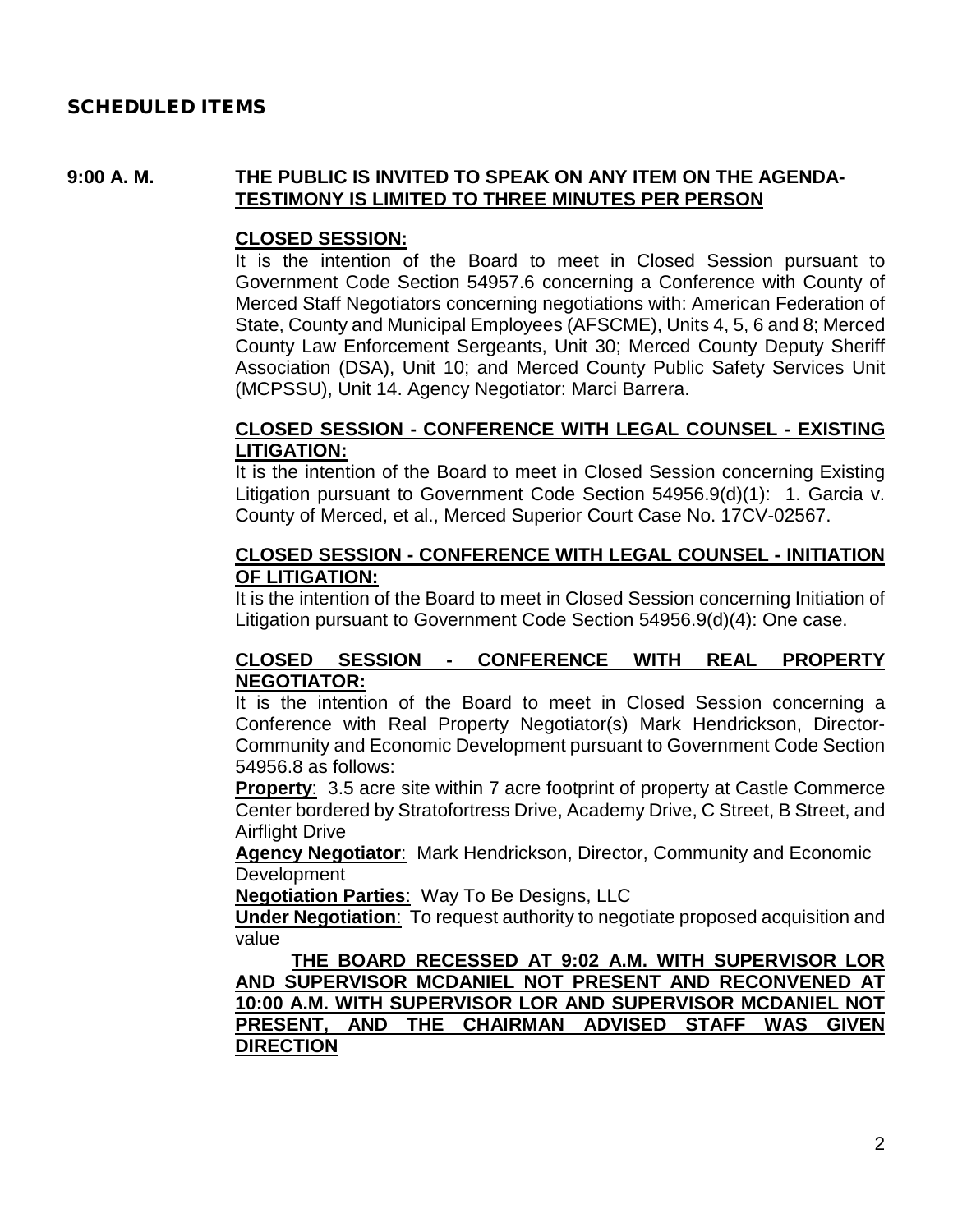# **GOVERNMENT CODE SECTION 54954.2 COMPLIANCE (LATE AGENDA ITEMS)**

## **10:00 A. M. INVOCATION led by Pastor Jeff Leis/PLEDGE OF ALLEGIANCE**

**PUBLIC OPPORTUNITY TO SPEAK ON ANY MATTER OF PUBLIC INTEREST WITHIN THE BOARD'S JURISDICTION INCLUDING ITEMS ON THE BOARD'S AGENDA, EXCEPT FOR THOSE ITEMS SPECIFICALLY SCHEDULED AS PUBLIC HEARINGS (TESTIMONY LIMITED TO THREE MINUTES PER PERSON)**

# *REVIEW BOARD ORDER – SEE PAGE 12*

# **APPROVAL OF CONSENT AGENDA CALENDAR (ITEMS #1 - 21)**

# **REPORTS/BOARD DIRECTION**

County Executive Officer, County Counsel, Board of Supervisors Members

### CONSENT CALENDAR (Items # 1-21)

# **APPROVED AS RECOMMENDED WITH ITEMS 1 AND 17 HEARD SEPARATELY AYES: 1, 4, 5 NOT PRESENT: 2 AND 3**

### Public Works

1. Adopt Resolution designating the intersection of Palm Avenue at Valeria Avenue in the Dos Palos area as an all-way stop intersection; and direct the Public Works Director to post stop signs on Valeria Avenue approaches to its intersection with Palm Avenue.

# **ADOPTED RESOLUTION NO. 2019-57**

# *REVIEW BOARD ORDER – SEE PAGE 12 AND 13*

2. Adopt Resolution designating the intersection of Robin Avenue and Longview Avenue in the Livingston area as an all-way stop intersection; and direct the Public Works Director to post stop signs on the Robin Avenue approaches to its intersection with Longview Avenue in the Livingston area.

# **ADOPTED RESOLUTION NO. 2019-58**

3. Adopt Resolution designating the intersection of Giannini Road and Fleming Road in the Atwater area as an all-way stop intersection; and direct the Public Works Director to post stop signs on the Giannini Road approaches to its intersection with Fleming Road in the Atwater area.

# **ADOPTED RESOLUTION NO. 2019-59**

### **Health**

4. Set a Public Hearing for August 27, 2019, to consider the Report of Demolition of the structures located at 429, 429 1/2, and 447 Highway 59, Merced, CA 95341 (APN 059-280- 018) and to consider authorizing the Auditor-Controller and Tax Collector to assess the cost of demolition for a total amount of \$30,966.72, on the Assessment Roll as a Special Assessment and a lien on the property, pursuant to the Uniform Housing Code Section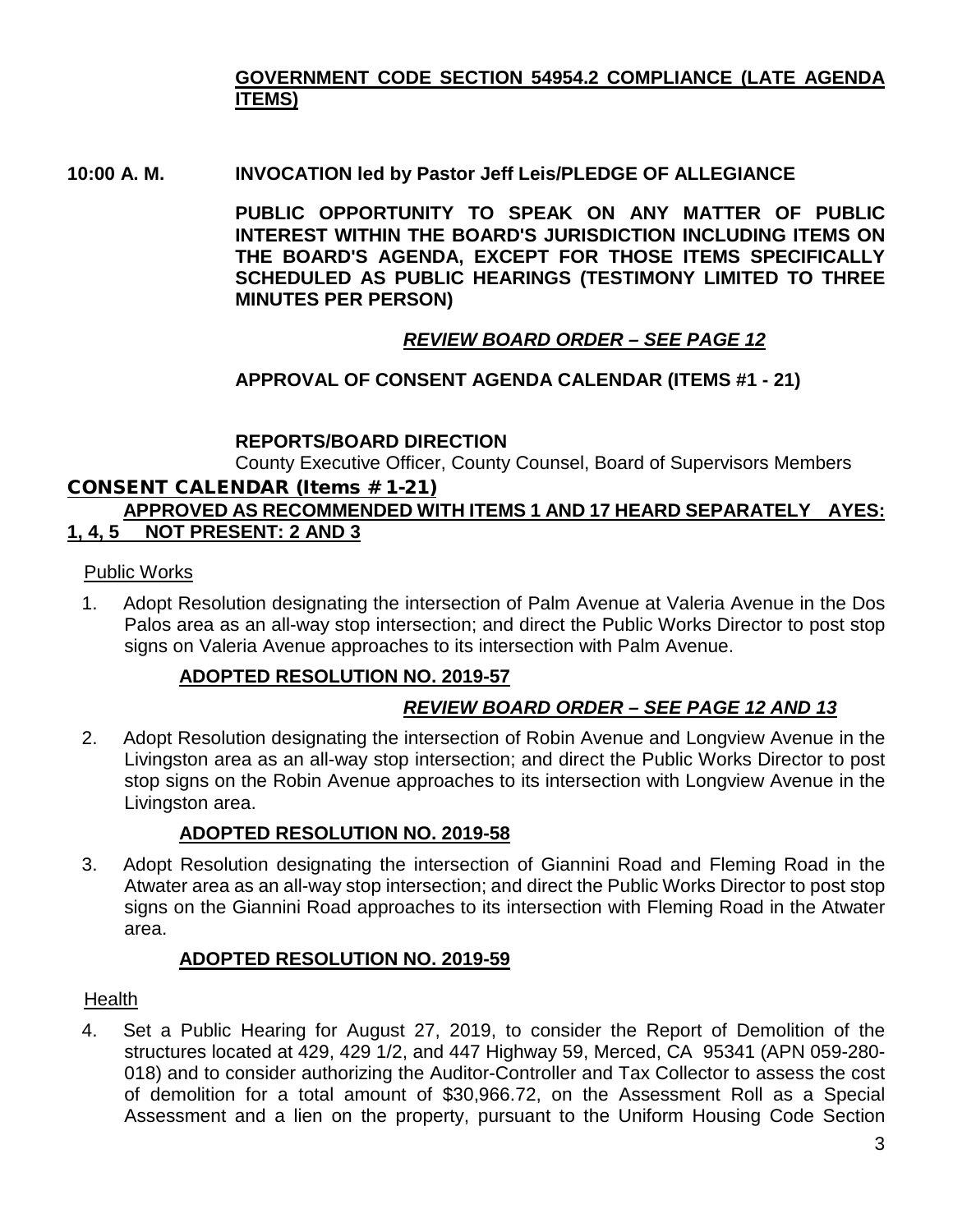1605.3, or Obligate the property owner to pay all costs of demolition, pursuant to the Uniform Housing Code Section 1605.2.

#### Behavioral Health and Recovery Services

5. Budget Transfer in the amount of \$475,000 to reimburse CIP budget for the demolition of the old Juvenile Hall that took place in FY 18/19 to prepare land for the proposed Navigation Center. (4/5 Vote Required)

# **PULLED – NO ACTION TAKEN**

- 6. Approve and authorize the Chairman to sign Amendment Contract No. 2014079 with Aspiranet for the Mental Health Services Act, Prevention and Early Intervention, Transition to Independence Process (TIP) Program.
- 7. Approve and authorize the Chairman to sign Amendment Contract No. 2018153 with Golden Valley Health Centers to continue to provide services through the Cultural Brokers for Mental Health Services Program as part of the Mental Health Services Act Prevention and Early Intervention.
- 8. Approve and authorize the Chairman to sign Amendment Contract No. 2018154 with Golden Valley Health Centers to provide services through the Integrated Mental Health in Primary Care Settings Program as part of the Mental Health Services Act Prevention and Early Intervention.
- 9. Approve and authorize the Chairman to sign Amendment Contract No. 2018129 with National Alliance on Mental Illness for Mental Health Services Act Prevention and Early Intervention capacity building activities and support services.
- 10. Approve and authorize the Chairman to sign Amendment Contract No. 2014104 with Sierra Vista Child and Family Services for the iMatter Program.
- 11. Approve and authorize the Chairman to sign Amendment Contract No. 2016264 with Willow Glen Care Center for residential care for consumers.
- 12. Approve and authorize the Chairman to sign Amendment Contract No. 2013219 with LocumTenens.com, LLC for the placement of temporary licensed psychiatrists.

#### Child Support Services

13. Proclaim August 2019 as Child Support Awareness Month in Merced County.

#### Workforce Investment

- 14. Approve and authorize the Chairman to sign Amendment Contract No. 2018258 with Merced College for the Infrastructure Construction Boot Camp.
- 15. Approve and authorize the Chairman to sign Amendment Contract No. 2019197 with ProPath, Inc. to provide Multi-County One-Stop Operator services.

### Human Resources

16. Approve and authorize the Chairman to sign Amendment Contract No. 2015089 with Professional Health Services, Inc. for comprehensive occupational health examinations.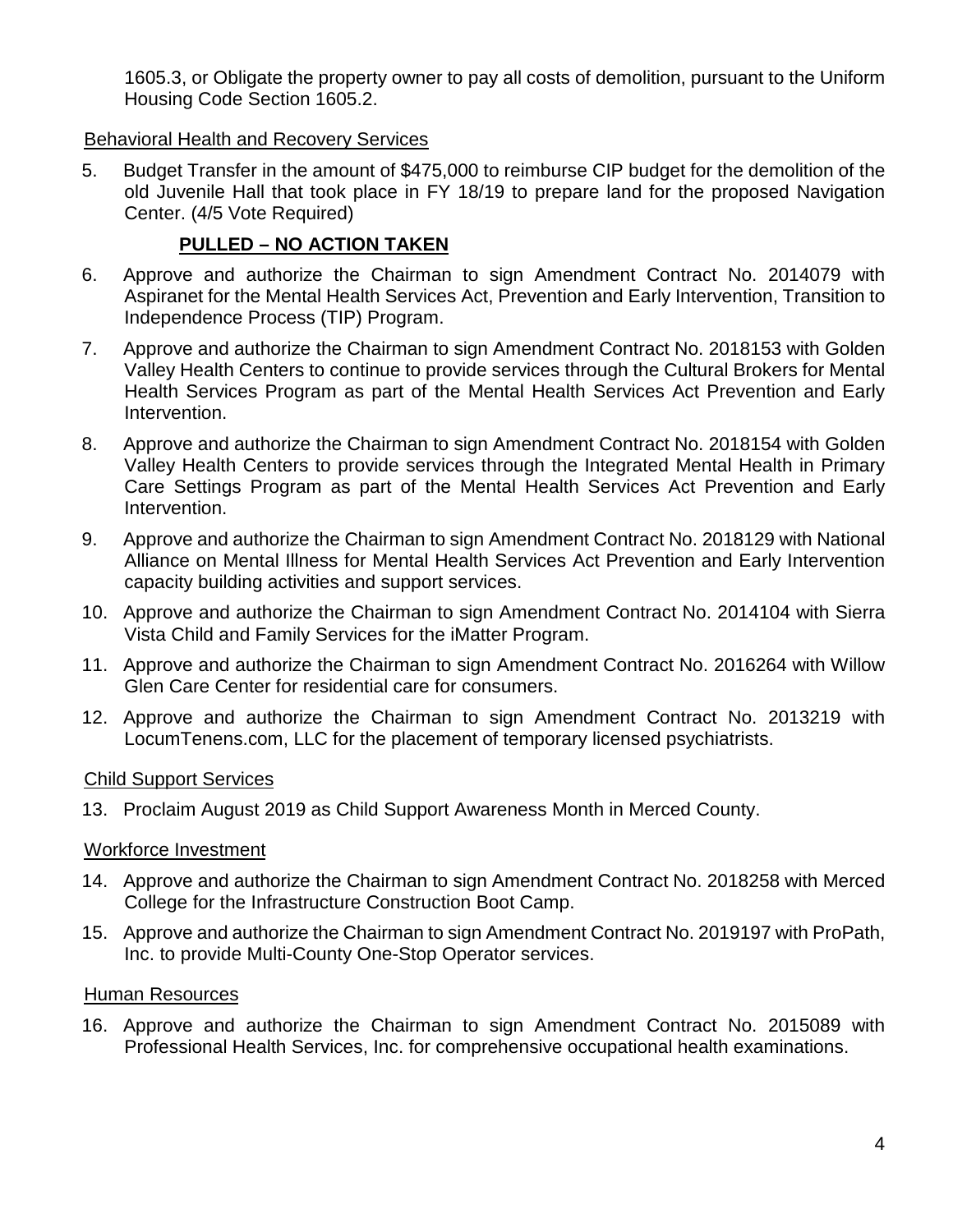### Community and Economic Development

17. Set a Public Hearing for August 13, 2019 at 10:00 a.m. to consider adoption of the Revised Draft Zoning Ordinance which replaces Title 18 (Zoning). The purpose of the amendment is: 1) To implement the 2030 Merced County General Plan's goals and policies; 2) To make the zone code user-friendly by way of logical organization, clear language, and easy to understand tables and graphics; 3) To fix longstanding issues identified by staff; 4) To address policy issues recommended by the Board of Supervisors; and, 5) To bring the code into conformance with State and Federal Laws. The provisions of this text amendment would be effective in all unincorporated areas of the County of Merced.

# *REVIEW BOARD ORDER – SEE PAGE 13*

# Executive Office

18. Act on Claims for Damages submitted by Salvador De la Cruz, Kristie Marquez and Ema Martinez De Flore as recommended by Risk Management and County Counsel.

### Board Recognition

- 19. Authorize Certificates of Recognition to various individuals for graduating from the Central Valley Opportunity Center HEP Program.
- 20. Authorize Certificate of Recognition to St. Matthew Baptist Church in celebration of 80th Anniversary.
- 21. Authorize Certificate of Recognition to the California Highway Patrol Merced Area for the Walter Frago and Roger Gore Freeway Memorial Dedication.

# REGULAR CALENDAR

### BOARD ACTION

### PUBLIC WORKS

22. Contract with Gerardo Naranjo, dba Penguin La Natural, which allows for operation of a mobile food vending cart, at the County's Parks located at 19914 River Road in the Livingston area and Yosemite Lake in the Merced area. (4/5 Vote Required)

# **PULLED – NO ACTION TAKEN**

23. Contract with C&S Engineers, Inc. to prepare a Federal Aviation Administration (FAA) land release package for Castle Airport, with an effective date retroactive to June 17, 2019.

### **AUTHORIZED CONTRACT NO. 2019226 AS RECOMMENDED AYES: 1, 4, 5 NOT PRESENT: 2 AND 3**

24. Adopt Resolution authorizing the County Executive Officer and the Auditor-Controller to sign and file the Local Transportation Funds Claim for the 2019/2020 Fiscal Year with the Merced County Association of Governments.

# **ADOPTED RESOLUTION NO. 2019-60 AS RECOMMENDED AYES: 1, 4, 5 NOT PRESENT: 2 AND 3**

25. Contracts with City of Los Banos for the lease of ground located at the City's Pacheco Park that underlies the Merced County Library and Milliken Museum.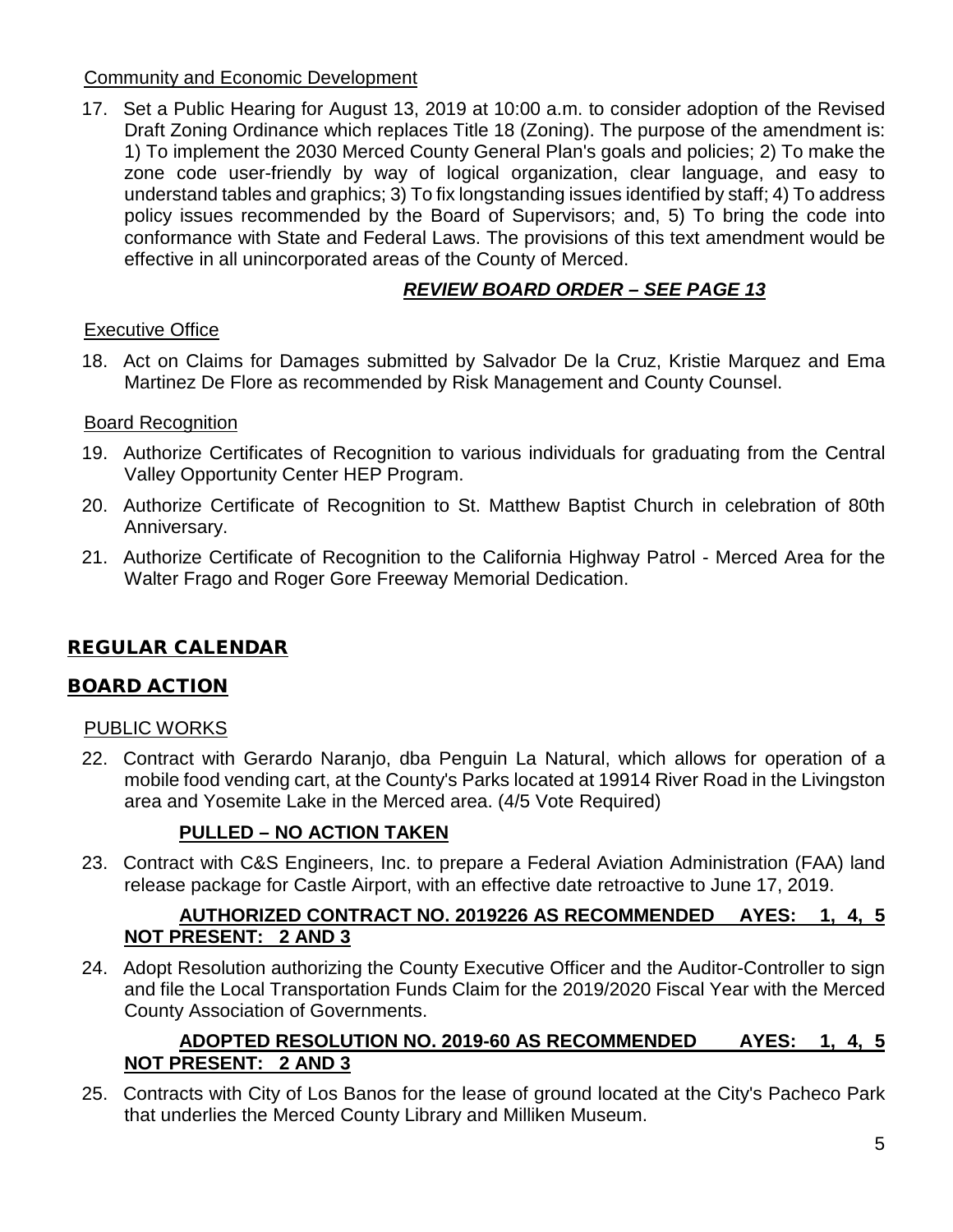#### **AUTHORIZED CONTRACT NOS. 2019227 (PARK/LIBRARY) AND 2019228 (PARK/MUSEUM) AS RECOMMENDED AYES: 1, 4, 5 NOT PRESENT: 2 AND 3**

26. Adopt Resolution authorizing the Director of Public Works or his designee to sign Regional Surface Transportation Program (RSTP) Exchange Fund Apportionments Claim for Fiscal Year 18/19 in the amount of \$896,720, and submit said claim to the Merced County Association of Governments (MCAG) for processing.

# **ADOPTED RESOLUTION NO. 2019-61 AS RECOMMENDED AYES: 1, 4, 5 NOT PRESENT: 2 AND 3**

27. Contract with Arthur Jason Plane, dba Piggiez Place, which allows for operation of a concession business, at Lake Yosemite, 5714 N. Lake Road in the Merced area near the UC Merced main campus and at Courthouse Park, W. 21st Street and N Street in Merced. (4/5 Vote Required)

# **PULLED – NO ACTION TAKEN**

28. Authorize the Departments of Public Works (DPW) and Community and Economic Development (CED) to circulate a Request for Qualifications (RFQ) to qualified consultants to provide airport planning, design and construction services for County projects, and authorize the DPW and CED to review and rank the statements of qualifications and negotiate a retainer contract to be submitted to the Board for consideration upon review by County Counsel and Risk Management.

# **APPROVED AS RECOMMENDED AYES: 1, 4, 5 NOT PRESENT: 2 AND 3**

29. Contract with Quincy Engineering for engineering design services for the Atwater-Merced Expressway Segment 1B.

### **AUTHORIZED CONTRACT NO. 2019229 AS RECOMMENDED AYES: 1, 4, 5 NOT PRESENT: 2 AND 3**

30. 1) Adopt Resolution approving submittal of an application to the California Department of Parks and Recreation for a Statewide Park Development and Community Revitalization Program grant for Winton Community Park; 2) Authorize the Director of Public Works to sign all documents relating to the grant; and 3) Direct Public Works Director to return to the Board with the application results and to accept award.

# **ADOPTED RESOLUTION NO. 2019-62 AS RECOMMENDED AYES: 1, 4, 5 NOT PRESENT: 2 AND 3**

31. 1) Adopt Resolution approving submittal of an application to the California Department of Parks and Recreation for a Statewide Park Development and Community Revitalization Program grant for Houlihan Park in Planada; 2) Authorize Director of Public Works to sign all documents relating to the grant; and 3) Direct Public Works Director to return to the Board with the application results and to accept award.

# **ADOPTED RESOLUTION NO. 2019-63 AS RECOMMENDED AYES: 1, 4, 5 NOT PRESENT: 2 AND 3**

32. 1) Designate the proposed Homeless Navigation Center, to be located at the corner of E.13th and B Streets in the City of Merced, as a Capital Improvement Project at Final Budget; 2) Authorize Public Works to use the Design-Build process for the design and construction of the Homeless Navigation Center; 3) Authorize Public Works to issue the RFQ required under the design-build process to prequalify proposers, and to review and rank the statements of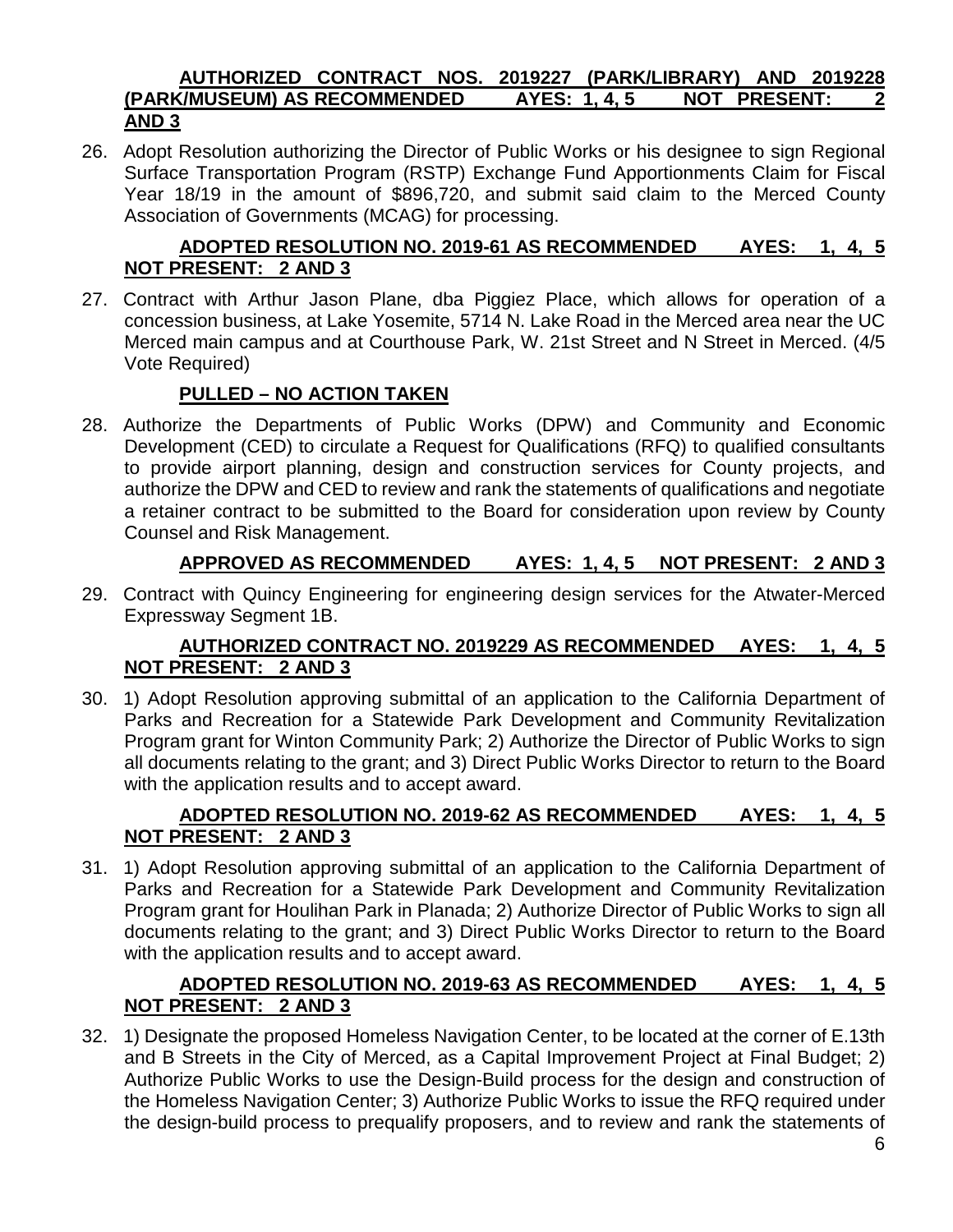qualifications and select up to three (3) prequalified proposers; 4) Authorize Public Works to select a design professional with a current County retainer agreement to develop the Bridging Documents for the project; and 5) Direct Public Works to return to the Board with an informational item disclosing all actions taken prior to the issuance of a Request for Proposal that has been reviewed by County Counsel and Risk for the project.

# **APPROVED AS RECOMMENDED AYES: 1, 4, 5 NOT PRESENT: 2 AND 3**

# **HEALTH**

33. Contract with Woodard & Curran, Inc. for hydrology and engineering services.

#### **AUTHORIZED CONTRACT NO. 2019230 AS RECOMMENDED AYES: 1, 4, 5 NOT PRESENT: 2 AND 3**

34. Contract with Patricia Pratt (Administrative Services Contract No. 12870) to design and execute murals on Farmers Market Stands for the Farmers Market Local Food Promotion Program Grant.

#### **AUTHORIZED CONTRACT NO. 2013231 AS RECOMMENDED AYES: 1, 4, 5 NOT PRESENT: 2 AND 3**

35. Approve acceptance of the FY 19/20 Tuberculosis Subvention grant award totaling \$83,591 from the State Tuberculosis Control Branch for TB control and prevention services in FY 19/20; and authorize the Chairman to sign the Acceptance of Award form and related documents.

#### **AUTHORIZED CONTRACT NO. 2019232 AS RECOMMENDED AYES: 1, 4, 5 NOT PRESENT: 2 AND 3**

36. Contract with Intrepid Ascent (Administrative Services Contract No. 12771) to provide the additional technical support and services needed for The California Accountable Communities for Health Initiative.

#### **AUTHORIZED CONTRACT NO. 2019233 AS RECOMMENDED AYES: 1, 4, 5 NOT PRESENT: 2 AND 3**

### BEHAVIORAL HEALTH AND RECOVERY SERVICES

37. 1) Approve and authorize Behavioral Health and Recovery Services to submit Mental Health Block Grant (MHBG) Application documents for 2019-2020 to the State Department of Health Care Services (DHCS) for approval, for the amount of \$1,396,576; 2) Authorize the Director of Behavioral Health and Recovery Services to sign all MHBG documents necessary for submittal; and 3) Return to the Board upon receipt of approval by DHCS of MHBG Application documents.

### **APPROVED AS RECOMMENDED AYES: 1, 4, 5 NOT PRESENT: 2 AND 3**

38. Contract with Kings View Corporation to provide support services for successful functioning of the Department's Electronic Health Record System Software.

### **AUTHORIZED CONTRACT NO. 2019234 AS RECOMMENDED AYES: 1, 4, 5 NOT PRESENT: 2 AND 3**

39. Contract with Staff Care, Inc. for the placement of licensed psychiatrists on a limited basis.

#### **AUTHORIZED CONTRACT NO. 2019235 AS RECOMMENDED AYES: 1, 4, 5 NOT PRESENT: 2 AND 3**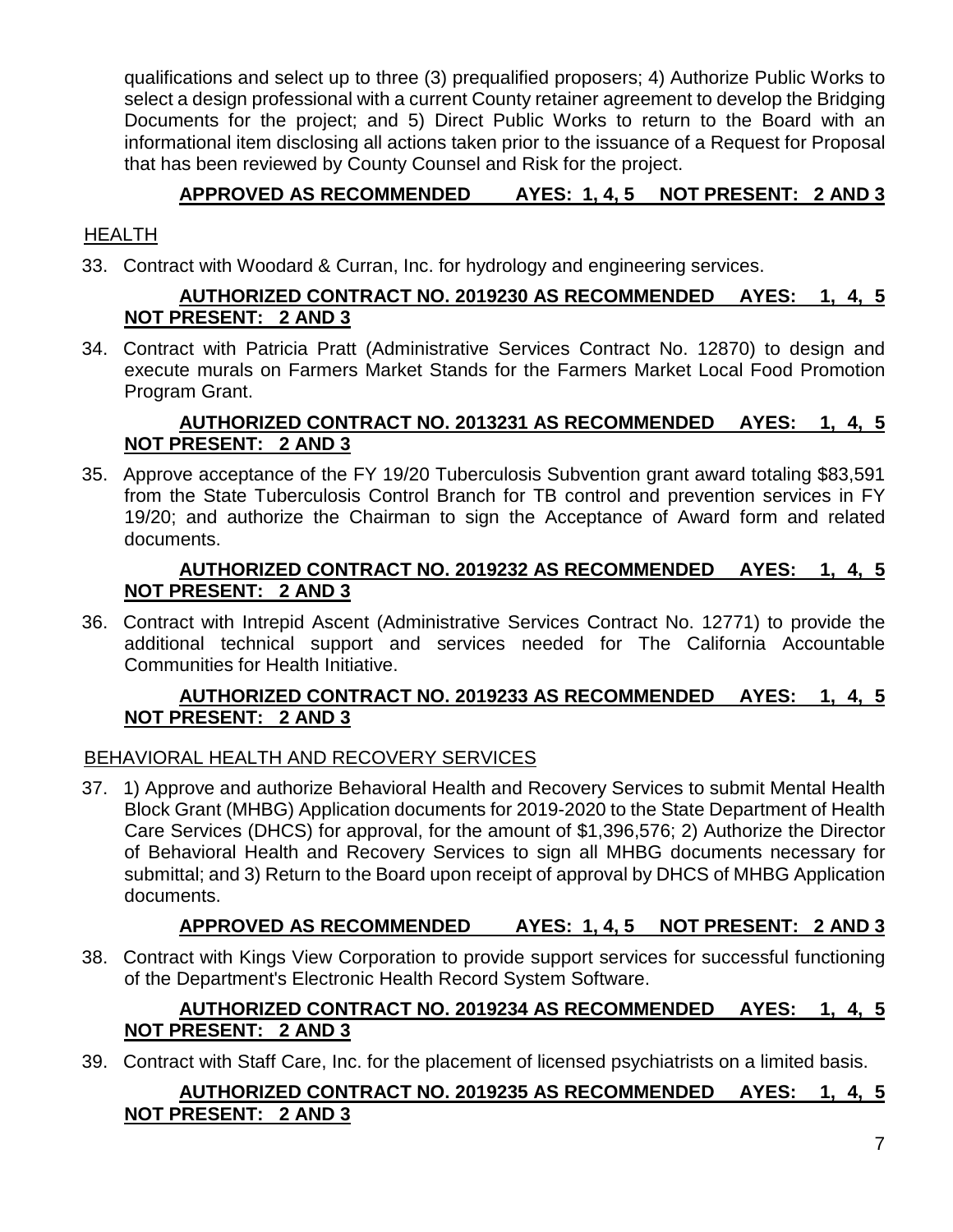40. Contract with Focus Strategies for the provision of Housing Program Consultant.

# **AUTHORIZED CONTRACT NO. 2019236 AS RECOMMENDED AYES: 1, 4, 5 NOT PRESENT: 2 AND 3**

#### HUMAN SERVICES AGENCY

41. Contract with Aspiranet to provide SB 163 Wraparound services that facilitate the safe return of children/youth in high level out-of-home placements to their homes or less restrictive placements within their community.

### **AUTHORIZED CONTRACT NO. 2019237 AS RECOMMENDED AYES: 1, 4, 5 NOT PRESENT: 2 AND 3**

42. 1) Approve County of Merced's sponsorship of the 2019 Veterans Day Parade to be held on November 11, 2019; 2) Authorize County Risk Management to secure Special Event Insurance naming the City of Merced as additional insured for this event; 3) Authorize the Chairman to sign the Street Closure Application; and 4) Approve the submission of the Street Closure Application.

# **APPROVED AS RECOMMENDED AYES: 1, 4, 5 NOT PRESENT: 2 AND 3**

43. Authorize the Department of Administrative Services, in conjunction with Human Services Agency to prepare and release a Request for Proposal (RFP) for Transitional Housing Program-Plus Services to select the most responsive provider for such services, and negotiate an agreement with this provider; and return to the Board with a negotiated Contract for approval.

# **APPROVED AS RECOMMENDED AYES: 1, 4, 5 NOT PRESENT: 2 AND 3**

### COMMUNITY AND ECONOMIC DEVELOPMENT

44. Approve the Resolution which authorizes Merced County to adopt the Joint Powers Agreement creating the Central Delta-Mendota Groundwater Sustainability Agency and authorize the Chairman to sign agreement; and appoint a primary representative to the Central Delta-Mendota Groundwater Sustainability Agency Board of Directors and up to two alternate members.

### **AUTHORIZED CONTRACT NO. 2019238 AND ADOPTED RESOLUTION NO. 2019- 64 AS RECOMMENDED AYES: 1, 4, 5 NOT PRESENT: 2 AND 3**

# *REVIEW BOARD ORDER – SEE PAGE 14*

#### PROBATION

45. Interdepartmental Agreement with Merced County Behavioral Health and Recovery Services for Alcohol and Drug Counselor services at the Iris Garrett Juvenile Justice Correctional Complex.

#### **AUTHORIZED CONTRACT NO. 2019240 AS RECOMMENDED AYES: 1, 4, 5 NOT PRESENT: 2 AND 3**

46. Memorandum of Understanding with Workforce Investment for a Vocational Training Program.

#### **AUTHORIZED CONTRACT NO. 2019241 AS RECOMMENDED AYES: 1, 4, 5 NOT PRESENT: 2 AND 3**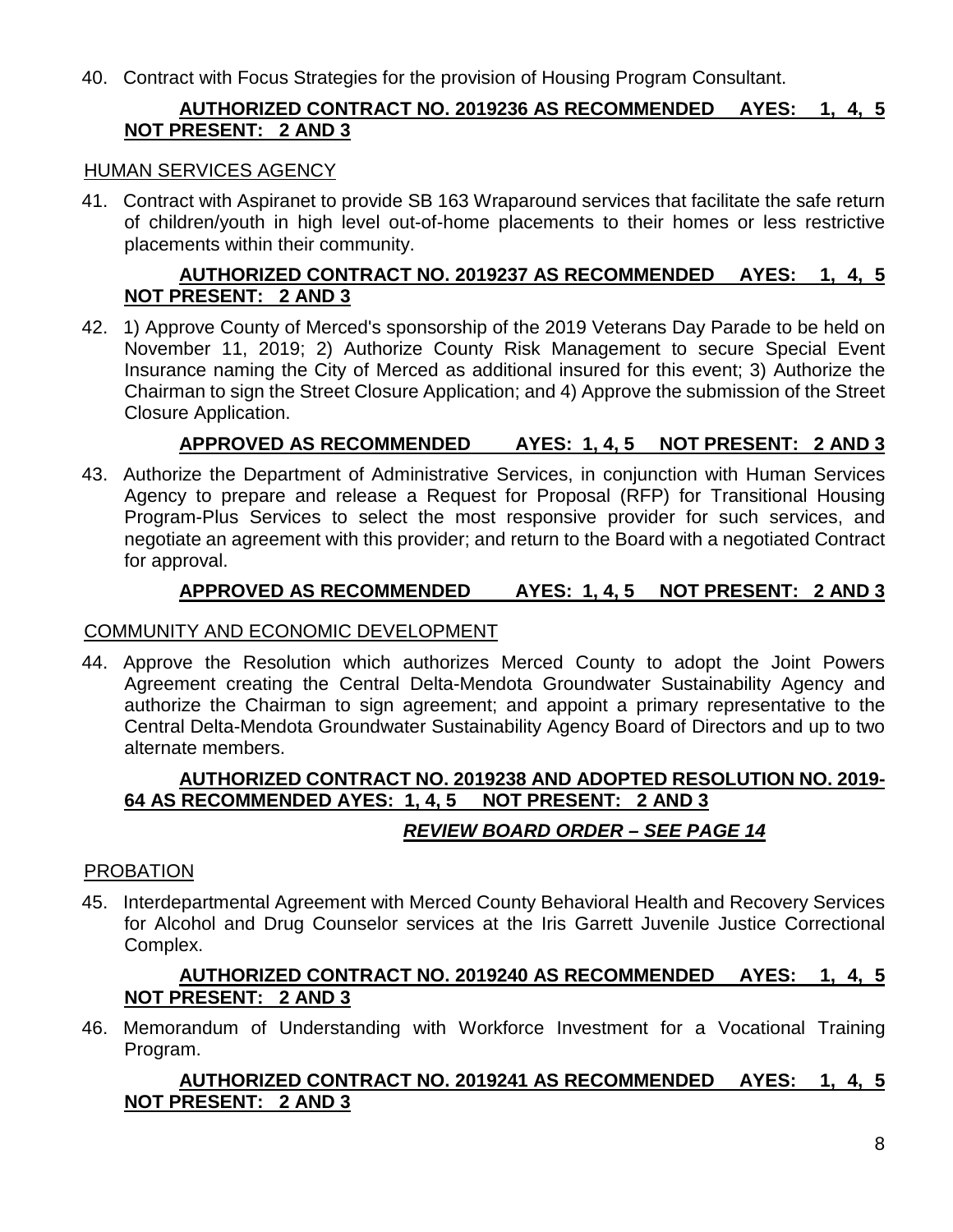# FIRE

47. 1) Authorize the Merced County Fire Department to accept and execute the terms outlined in the Grant Agreement in the amount of \$105,000 from the California Office of Traffic Safety Grant Program; 2) Adopt the Resolution authorizing the Division Chief, Merced County Fire Department to sign and execute the agreement and any amendments thereto with the California Office of Traffic Safety; and 3) Authorize Administrative Services, in conjunction with Merced County Fire Department, to purchase the required extrication equipment.

### **AUTHORIZED CONTRACT NO. 2019242 AND ADOPTED RESOLUTION NO. 2019- 65 AS RECOMMENDED AYES: 1, 4, 5 NOT PRESENT: 2 AND 3**

# SHERIFF

48. Contract with Carey Edwards for lease of office/warehouse space located at 221 Business Parkway, Atwater.

## **AUTHORIZED CONTRACT NO. 2019243 AS RECOMMENDED AYES: 1, 4, 5 NOT PRESENT: 2 AND 3**

# DISTRICT ATTORNEY

49. Terminate Agreement for Special Services with Symple Equazion for the Community Intervention Component of the VIPER Program, effective August 30, 2019.

# **PULLED – NO ACTION TAKEN**

50. Terminate Agreement for Special Services with Merced Soccer Academy for the Community Intervention Component of the VIPER Program, effective August 30, 2019.

# **PULLED – NO ACTION TAKEN**

### WORKFORCE INVESTMENT

51. Interdepartmental Agreement with Merced County Human Services Agency for their share of cost toward securing the ExecutivePulse Customer Relationship Management (CRM).

### **AUTHORIZED CONTRACT NO. 2019244 AS RECOMMENDED AYES: 1, 4, 5 NOT PRESENT: 2 AND 3**

52. Interdepartmental Agreement with Merced County Community and Economic Development (CED) for their share of cost toward securing the ExecutivePulse Customer Relationship Management (CRM).

#### **AUTHORIZED CONTRACT NO. 2019245 AS RECOMMENDED AYES: 1, 4, 5 NOT PRESENT: 2 AND 3**

53. Contract with Employers' Training Resource to provide temporary employment opportunities/training to individuals that are affected by the opioid crisis.

### **AUTHORIZED CONTRACT NO. 2019246 AS RECOMMENDED AYES: 1, 4, 5 NOT PRESENT: 2 AND 3**

### LIBRARY

54. Contract with OverDrive, Inc. (Administrative Services Contract No. 12852) for downloadable E-books and E-audiobooks.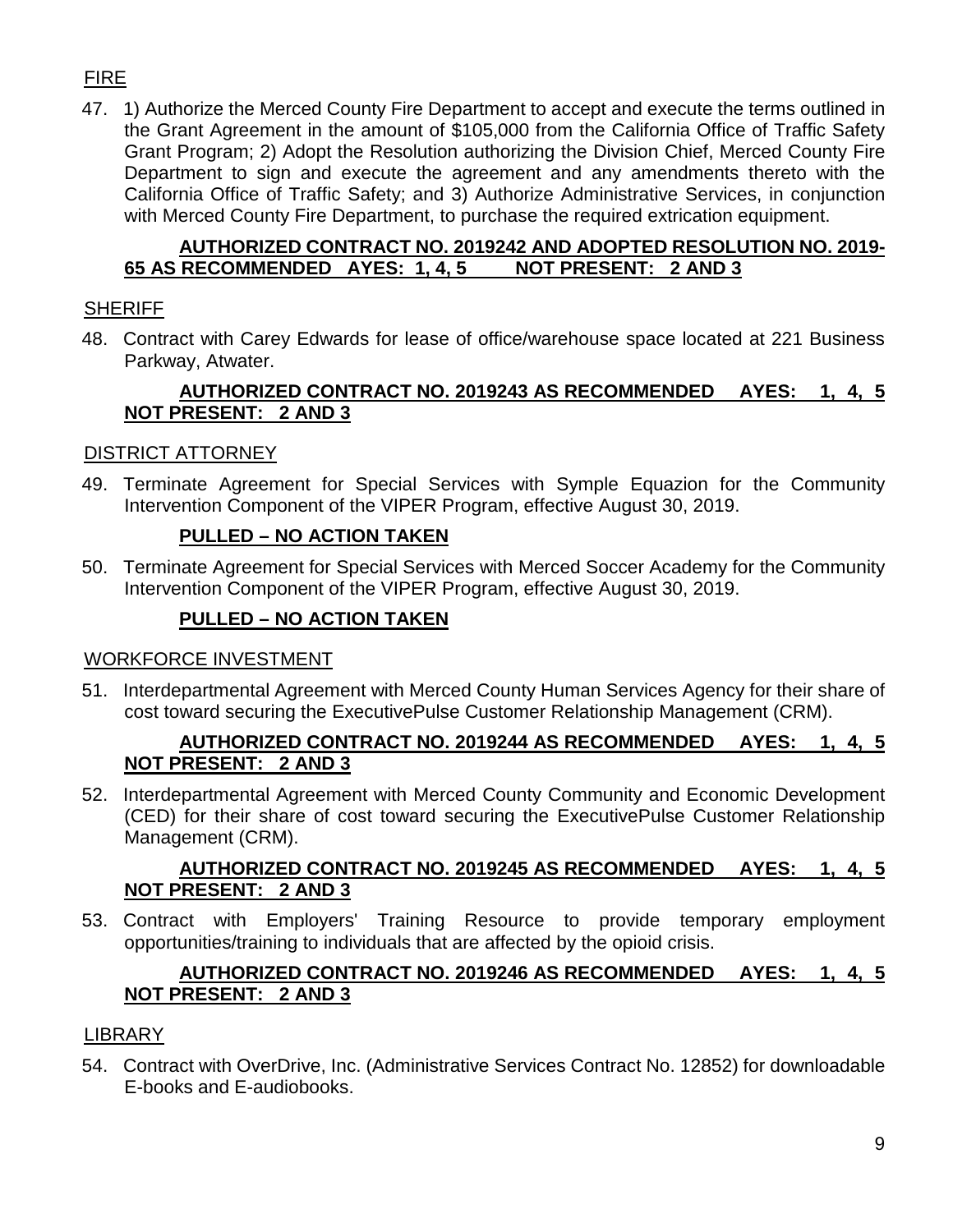#### **AUTHORIZED CONTRACT NO. 2019247 AS RECOMMENDED AYES: 1, 4, 5 NOT PRESENT: 2 AND 3**

55. Authorize the County Librarian to close the Gustine Library on Saturday, September 7, 2019 during the Our Lady of Miracles Festa being held September 6 - 8, 2019.

# **APPROVED AS RECOMMENDED AYES: 1, 4, 5 NOT PRESENT: 2 AND 3**

### TREASURER

56. 1) Approve the selling of properties subject to the Tax Collector's power to sell at a Public Internet Auction November 8-11, 2019; and 2) Approve the authorization for the Tax Collector to reduce the minimum bid price if no bids are received or approve the re-offer of unsold parcels at the same day and or next scheduled auction within 90 days with parties of interest notification.

### **APPROVED AS RECOMMENDED AYES: 1, 4, 5 NOT PRESENT: 2 AND 3**

### **ELECTIONS**

57. 1) Adopt Resolution to call for an election on October 1, 2019 to fill the Merced County Employees' Retirement Association Board seats set to expire December 31, 2019 for #2 General, #7 Safety and #8 Alternate Safety members for the new term commencing January 1, 2020; and 2) Authorize the Elections Division of the Registrar of Voters to procure and furnish those election services requested by MCERA as more fully set forth in their Resolution, and to submit a cost bill to MCERA for reimbursement of the election services provided to them.

#### **ADOPTED RESOLUTION NO. 2019-66 AS RECOMMENDED AYES: 1, 4, 5 NOT PRESENT: 2 AND 3**

#### EXECUTIVE OFFICE

58. Contract with Fairbank, Maslin, Maulin, Metz & Associates, Inc. for Public Opinion Research Services.

#### **AUTHORIZED CONTRACT NO. 2019239 AS RECOMMENDED AYES: 1, 4, 5 NOT PRESENT: 2 AND 3**

59. Provide guidance on one of the following options related to the Draft Cultivation of Industrial Hemp Ordinance: a) Move forward with the current draft ordinance to the Planning Commission as drafted; b) Modify the current draft ordinance and move forward to the Planning Commission; or, c) Modify the current draft ordinance and bring back for Board review.

### **NO ACTION TAKEN**

### *REVIEW BOARD ORDER – SEE PAGES 14 AND 15*

60. Contract with Merced County Superior Court for services and reimbursement for court operations.

#### **AUTHORIZED CONTRACT NO. 2019248 AS RECOMMENDED AYES: 1, 4, 5 NOT PRESENT: 2 AND 3**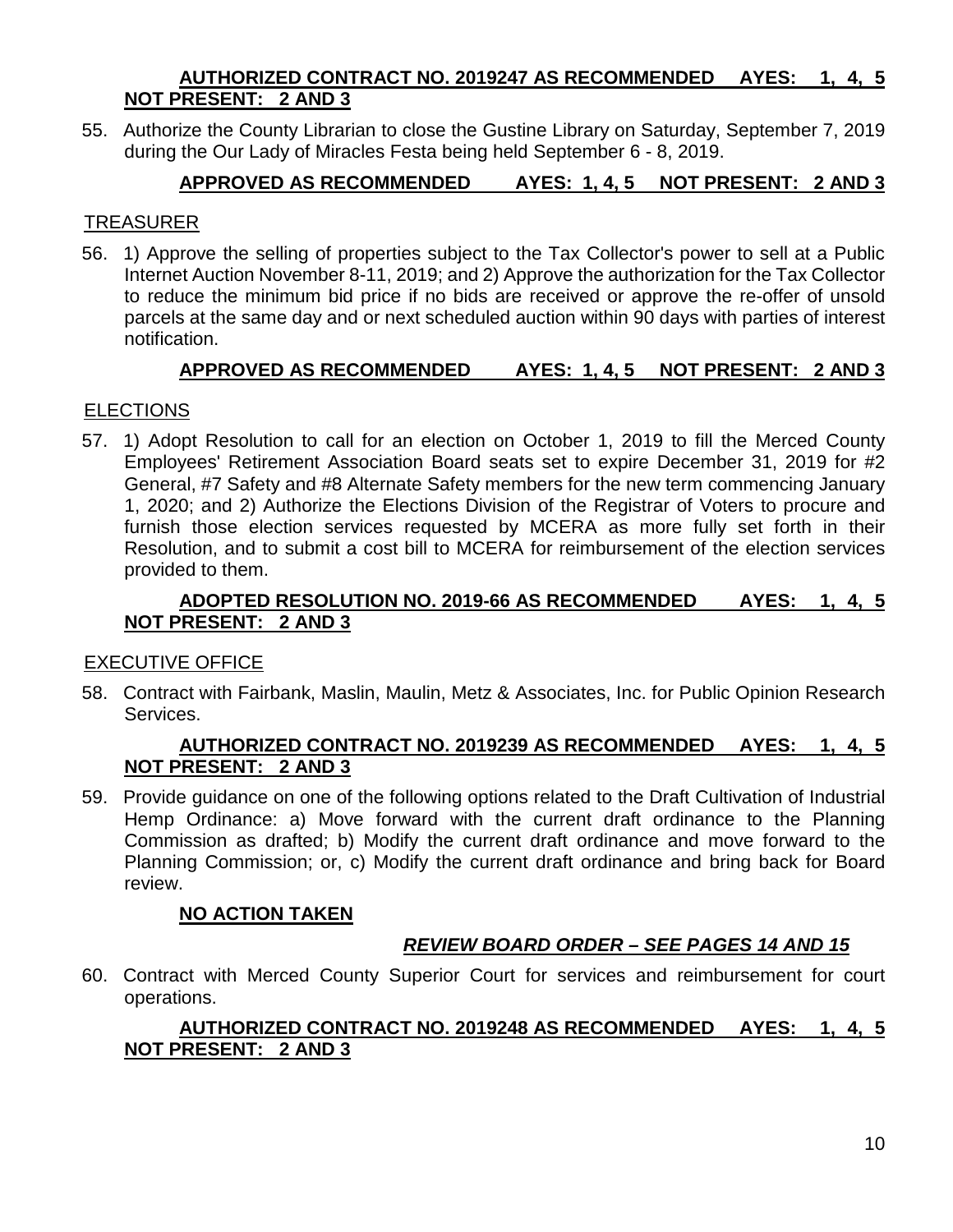#### BOARD APPOINTMENTS

61. Consider Al Kelley for appointment to the Snelling Cemetery District until July 1, 2022 and Andy Fagundes and Danny Mendoza for reappointment to the Snelling Cemetery District until July 1, 2023.

## **APPROVED AS RECOMMENDED AYES: 1, 4, 5 NOT PRESENT: 2 AND 3**

62. Appoint Mary Guidone to serve as a member of the Library Advisory Commission, representing District Two, filling an unexpired term until August 31, 2019.

# **APPROVED AS RECOMMENDED AYES: 1, 4, 5 NOT PRESENT: 2 AND 3**

63. Appoint Laronna White to serve as a member of the Delhi Municipal Advisory Council until January 1, 2023.

# **APPROVED AS RECOMMENDED AYES: 1, 4, 5 NOT PRESENT: 2 AND 3**

# BOARD INFORMATION & POSSIBLE ACTION **ACCEPTED AND PLACED ON FILE AYES: 1, 4, 5 NOT PRESENT: 2 AND 3**

- 64. Administrative Services re: the purchase of a gene expert instrument for the Fire Department pursuant to Ordinance No. 1678, Chapter 5.12.040 and which fall under category 1: 1. Gene expert instrument from Cephid.
- 65. Administrative Services re: helicopter repairs for the Sheriff's Office pursuant to Ordinance No. 1678, Chapter 5.12.040 and which fall under category 1: 1. Helicopter repairs by Big Valley Aviation.
- 66. Mosquito Abatement District re: General Manager's Report for June 18 through July 16, 2019.
- 67. Fish and Game Commission re: Notice of Proposed Regulatory Action relative to amending sections 27.60, 28.60, 163, 163.1, 163.5, 164 and 705; adding Section 28.62; adding Article 6, sections 55.00, 55.01 and 55.02, Title 14, California Code of Regulations, relating to the California Pacific Herring Fishery Management Plan implementing regulations which was published in the California Regulatory Notice Register on July 19, 2019.

#### **THE BOARD ADJOURNED THE MEETING AT 11:43 A.M. UNTIL TUESDAY, AUGUST 13, 2019, AT 10:00 A.M.**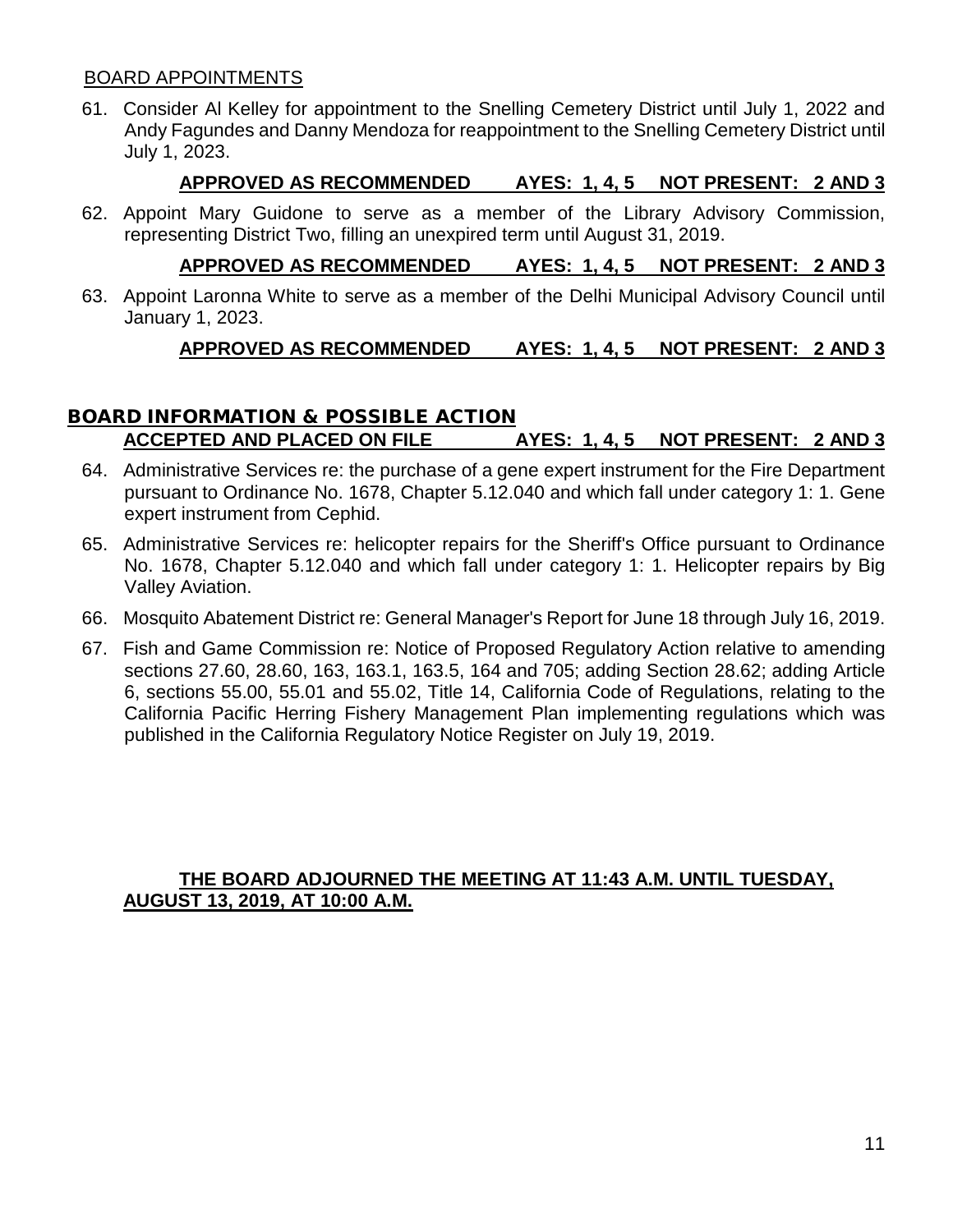#### **10:00 A.M. SCHEDULED ITEM 2019-07-30 PUBLIC OPPORTUNITY**

Sharon Wardale-Trejo, Child Support Services Director comments on proclaiming August as Child Support Awareness Month and gives an overview on Child Support Services to the Board.

Bob Plass, Los Banos resident and Chairman of the Library Advisory Commission states that residents want more hours at the Library and further states they need the Board's support to make this happen.

Rick Windling, Merced residents requests that staff please put the dollar amount of each item listed on the Board agendas.

John Alexander Balestrery reads letter dated October 15, 2013 regarding his loyalty bonuses during his 30 years of service at Merced County.

Fernando Aguilerra, Merced resident and President of Merced Soccer Academy comments on item 50 on the agenda and states he was not made aware of this item from the District Attorney's office.

Ashley Warner, with Leadership Council for Justice comments on Item 17. She requests that the Board does not vote on Item 17 today and states that they would like to give input on the item before setting the Public Hearing.

Paul Garcia, Delhi resident states he agrees with the last speaker on Item 17 and also speaks about the streets in Delhi being deteriorated.

Angel Barragan introduces himself as a District 2 candidate for Merced County Supervisor and provides his background.

Angela Lopez, speaks on behalf of her son regarding the VIPER Program and states it has been a positive impact in her son's life.

Carlos Agata states that the VIPER Program has been helping him on a daily basis. Present: Pareira, Espinoza, Silveira Absent: Lor, McDaniel

#### **CONSENT ITEM NO. 1 2019-07-30 PUBLIC WORKS**

The Clerk announces item to adopt Resolution designating the intersection of Palm Avenue at Valeria Avenue in the Dos Palos area as an all-way stop intersection; and direct the Public Works Director to post stop signs on Valeria Avenue approaches to its intersection with Palm Avenue is before the Board for consideration.

Supervisor Silveira requests Public Works Director to make comments regarding the intersection of Palm and Valeira Avenue.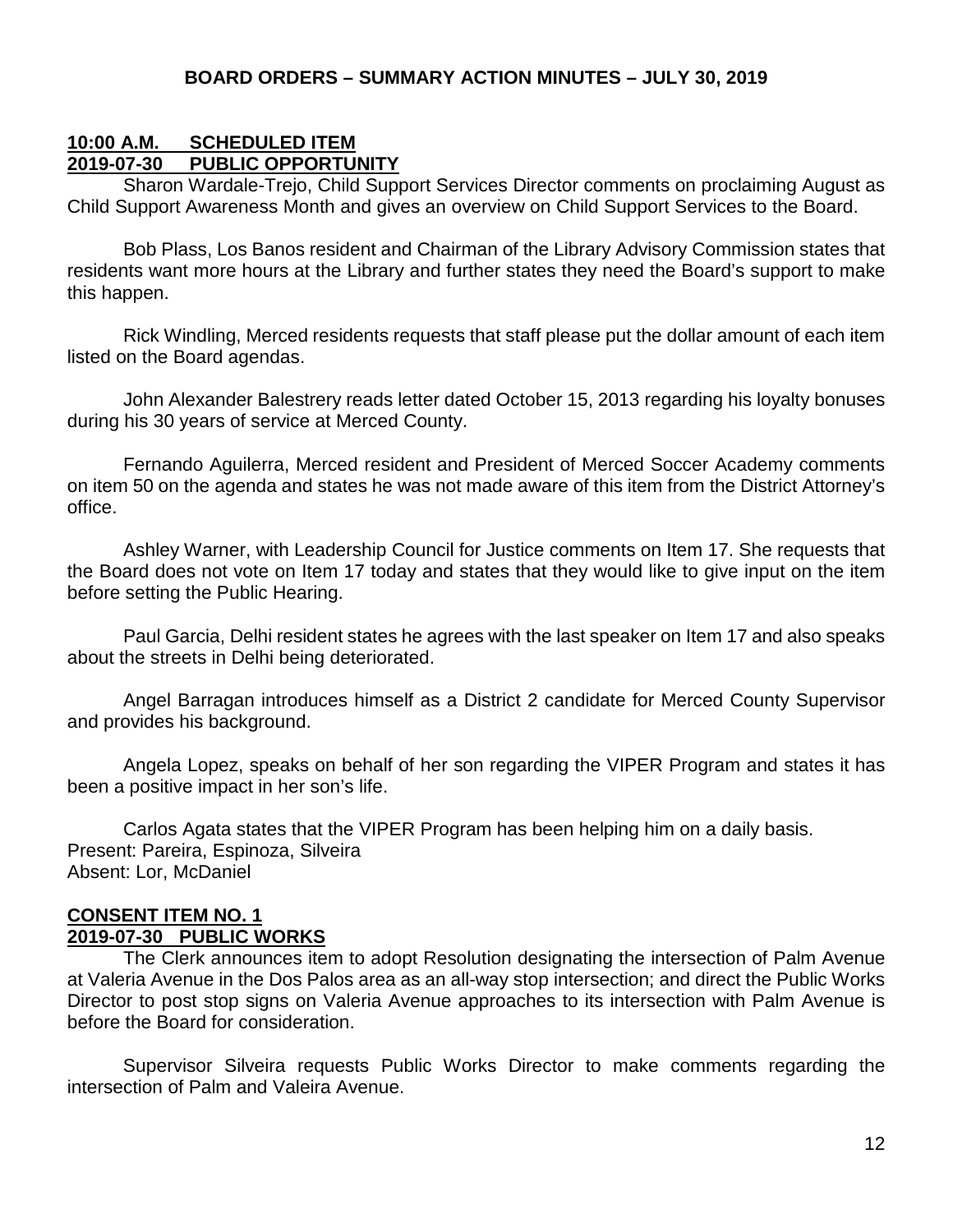Dana Hertfelder, Director of Public Works gives an overview of the intersection and states that they should have the stop signs installed before school starts.

Upon a motion of Supervisor Silveira, seconded by Supervisor Espinoza, the Board adopts Resolution No.2019-57 designating the intersection of Palm Avenue at Valeria Avenue in the Dos Palos area as an all-way stop intersection and directs the Public Works Director to post stop signs on Valeira Avenue approaches to its intersection with Palm Avenue.

Ayes: Pareira, Espinoza, Silveira Absent: Lor, McDaniel

#### **CONSENT ITEM NO. 17 2019-07-30 COMMUNITY AND ECONOMIC DEVELOPMENT**

The Clerk announces item to set a Public Hearing for August 13, 2019 at 10:00 a.m. to consider adoption of the Revised Draft Zoning Ordinance which replaces Title 18 (Zoning) is before the Board for consideration.

Supervisor Espinoza requests that this item be continued.

County Executive Officer James Brown states it can be pulled.

Supervisor Silveira states that he understands everyone's frustration with this item but citizens need to pay attention to our agendas, we have held numerous public meetings regarding the Revised Zoning Ordinance. He further states that he is fine pulling the item since there are only 3 Board Members present today.

Mark Hendrickson, Community and Economic Development Director comments that they have had many community workshops on the updating the Ordinance.

Mr. Brown speaks about the process of setting Public Hearings.

Supervisor Espinoza states he changed his mind and that he agrees with Supervisor Silveira and that citizens are not always engaged and need to look at the agendas.

The Chairman asks if there is anyone from the public wishing to speak on this item. The following speak:

Ashley Warner, with Leadership Council for Justice requests that the Board allow the public more time for comments due to the technical nature of this. She further requests that the County set some additional community meetings.

Paul Garcia, Delhi resident states he agrees with the previous speaker on needing more time for this item.

The Chairman closes the Public Comment period.

Upon a motion of Supervisor Espinoza, seconded by Supervisor Silveira, the Board sets Public Hearing for August 13, 2019 at 10:00 a.m. to consider adoption of the Revised Draft Zoning Ordinance which replaces Title 18 (Zoning). Ayes: Pareira, Espinoza, Silveira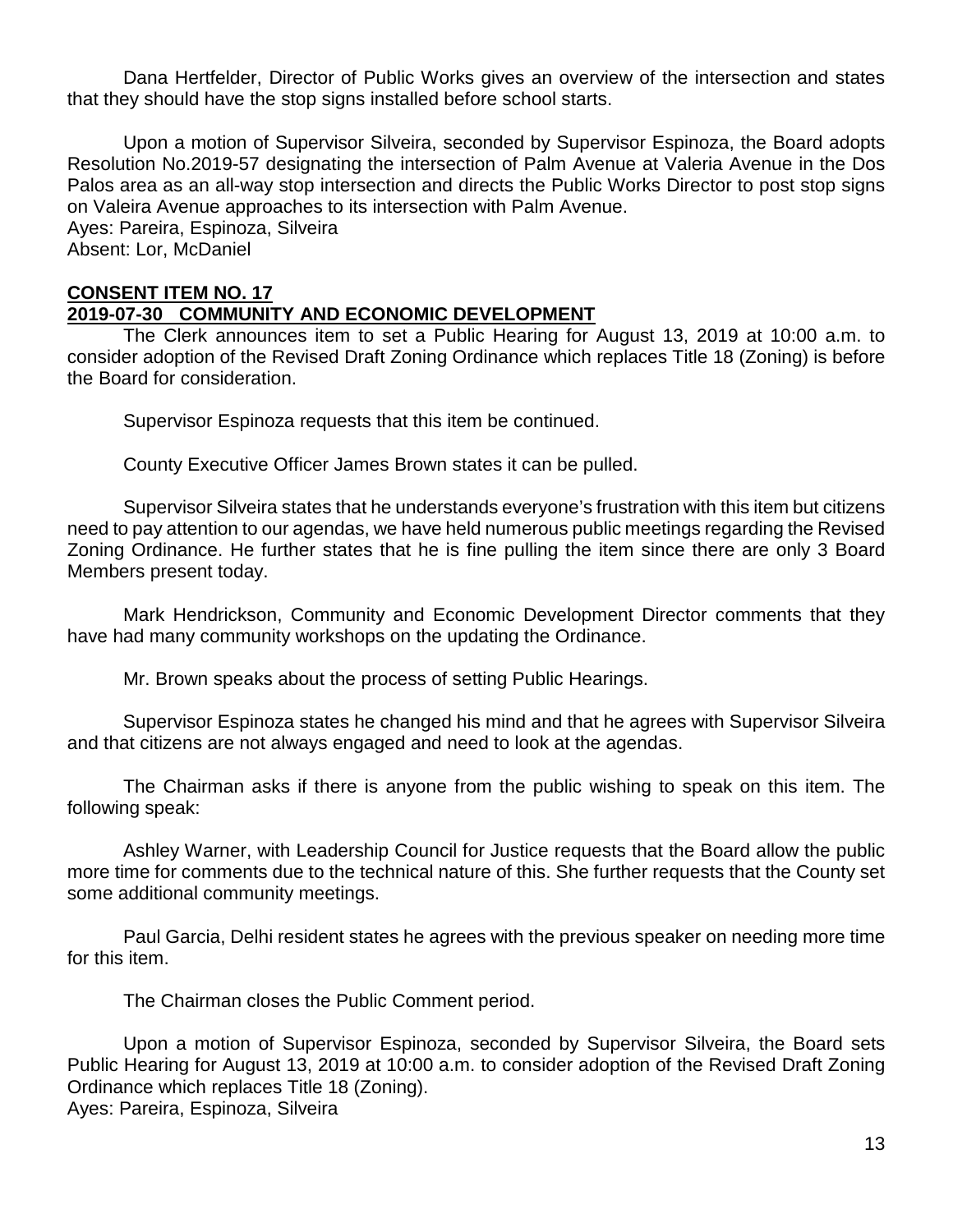# **ACTION ITEM NO. 44**

### **2019-07-30 COMMUNITY AND ECONOMIC DEVELOPMENT**

The Clerk announces item to approve the Resolution which authorizes Merced County to adopt the Joint Powers Agreement creating the Central Delta-Mendota Groundwater Sustainability Agency and authorize the Chairman to sign agreement; and appoint a primary representative to the Central Delta-Mendota Groundwater Sustainability Agency Board of Directors and up to two alternate members is before the Board for consideration.

Upon a motion of Supervisor Silveira, seconded by Supervisor Espinoza, the Board approves Resolution No. 2019-64 authorizing Merced County to adopt the Joint Powers Agreement (Contract No. 2019238) creating the Central Delta-Mendota Groundwater Sustainability Agency and appoints Supervisor Silveira as the primary representative to the Central Delta-Mendota Groundwater Sustainability Agency Board of Directors and Supervisor Pareira as first alternate and Lacey Kiriakou as the second alternate to the Central Delta-Mendota Groundwater Sustainability Agency Board of Directors.

Ayes: Pareira, Espinoza, Silveira Absent: Lor, McDaniel

#### **ACTION ITEM NO. 59 2019-07-30 EXECUTIVE OFFICE**

The Clerk announces item to provide guidance on one of the following options related to the Draft Cultivation of Industrial Hemp Ordinance: a) Move forward with the current draft ordinance to the Planning Commission as drafted; b) Modify the current draft ordinance and move forward to the Planning Commission; or, c) Modify the current draft ordinance and bring back for Board review is before the Board for consideration.

County Executive Officer James Brown gives a powerpoint presentation covering Summary and Stakeholder Comments.

Mark Hendrickson, Community and Economic Development Director continues powerpoint presentation covering Ordinance Components.

David Robinson, County Agricultural Commissioner continues powerpoint presentation covering Registration and Licensing Flow Chart.

Mr. Hendrickson concludes the powerpoint presentation covering the Timeline and Board Guidance/Next Step.

Mr. Brown states they are seeking direction today and the Draft Ordinance would need to go to the Planning Commission and then could go into effect by the end of September 2019.

The Chairman opens up Public Comment on the item. The following speak:

Dwight Larks, resident states that he has a few gripes on the Ordinance. One is in regards to greenhouses and the other being property rights.